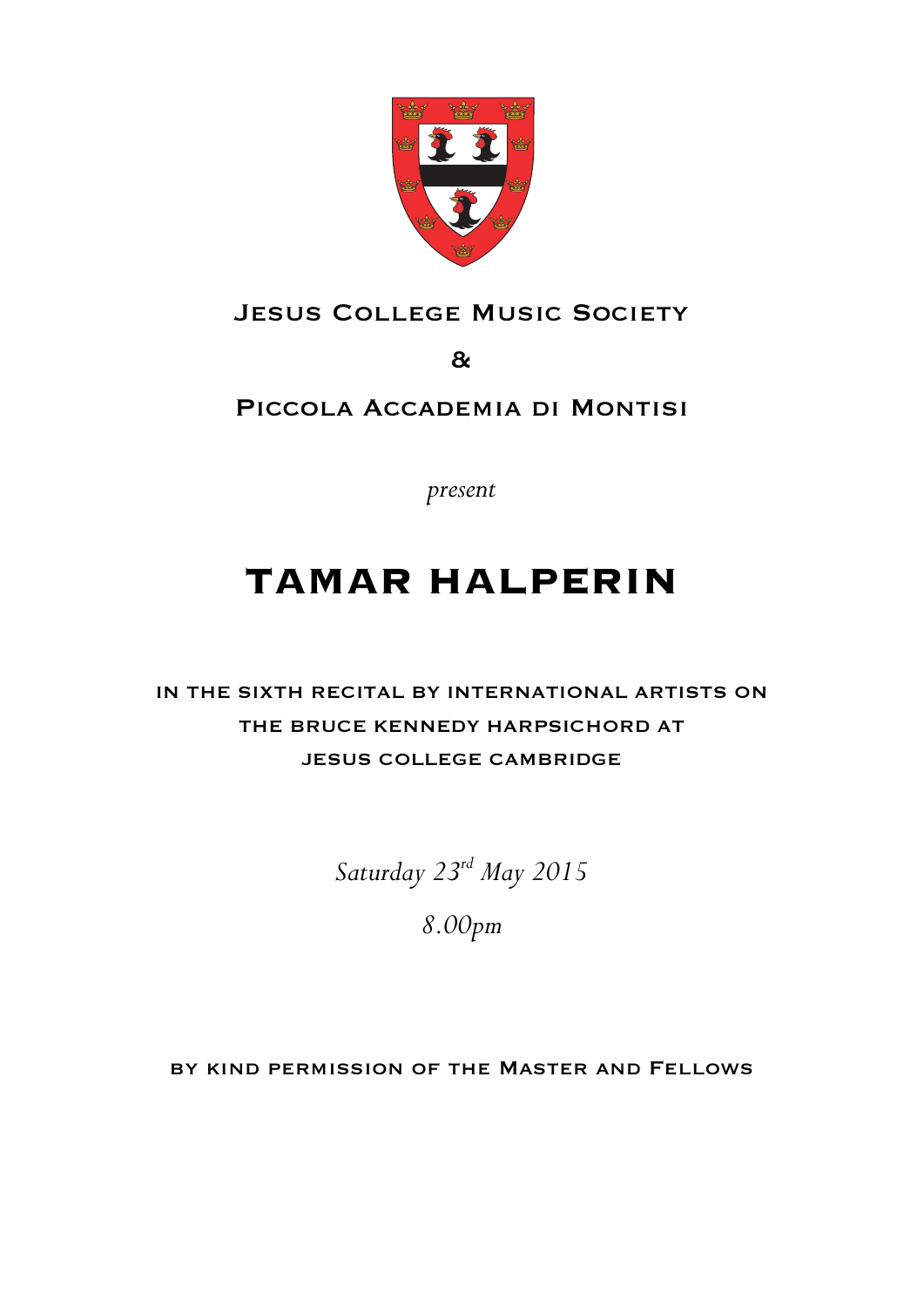### PICCOLA ACCADEMIA DI MONTISI & JESUS COLLEGE CAMBRIDGE

The Piccola Accademia di Montisi is located in a medieval village in southern Tuscany. It was founded by Bruce Kennedy as an international centre for the study and practice of the harpsichord. One of the Accademia's most important activities is that of providing students and recent graduates from all over the world with master classes in harpsichord performance given by such leading harpsichordists as Christophe Rousset, Pierre Hantai, Bob van Asperen, Ketil Haugsand and Skip Sempé.

Jesus College Cambridge was founded out of the ancient nunnery of St Radegund in 1496 and has a long tradition of music, which has been considerably enhanced by the acquisition of the Hudleston Organ (Orgelbau Kuhn, 2007), the Rawlinson Organ (Tickell Organ Builders, 2010), the Kennedy harpsichord (2012), the new Steinway concert grand piano (2013), and the restored Sutton Organ (1849 original, restored William Drake 2012). The collaboration between the Accademia and Jesus College allows the best of recent Montisi students to perform in Cambridge on the Kennedy harpsichord and share with the students here their knowledge and skills. Recent performers have included Stanislav Gres, Korneel Bernolet, Anna-Riikka Santapukki and Mark Edwards.

### THE INSTRUMENT

In the initial discussions about the commissioning of a harpsichord for Jesus College, Mark Williams and I considered details of the Chapel's acoustic, the interests of the donor and, in particular, the requirements of the instrument for accompanying concerts, and acting as a continuo, solo and teaching instrument. I soon reached the conclusion that a double-manual version of an original instrument I had seen some 25 years ago in Hamburg – the 1728 Christian Zell which had then been recently restored – was the instrument needed for these circumstances.

When I made my first "copy" of the instrument in 1986 for the current harpsichordist of the music ensemble Musica Antiqua Köln I attempted to be as faithful to the original as I could – an essential approach when first getting to know another maker's work (sometimes repeating the process several times to be more certain of his 'acoustic world'). But today, after the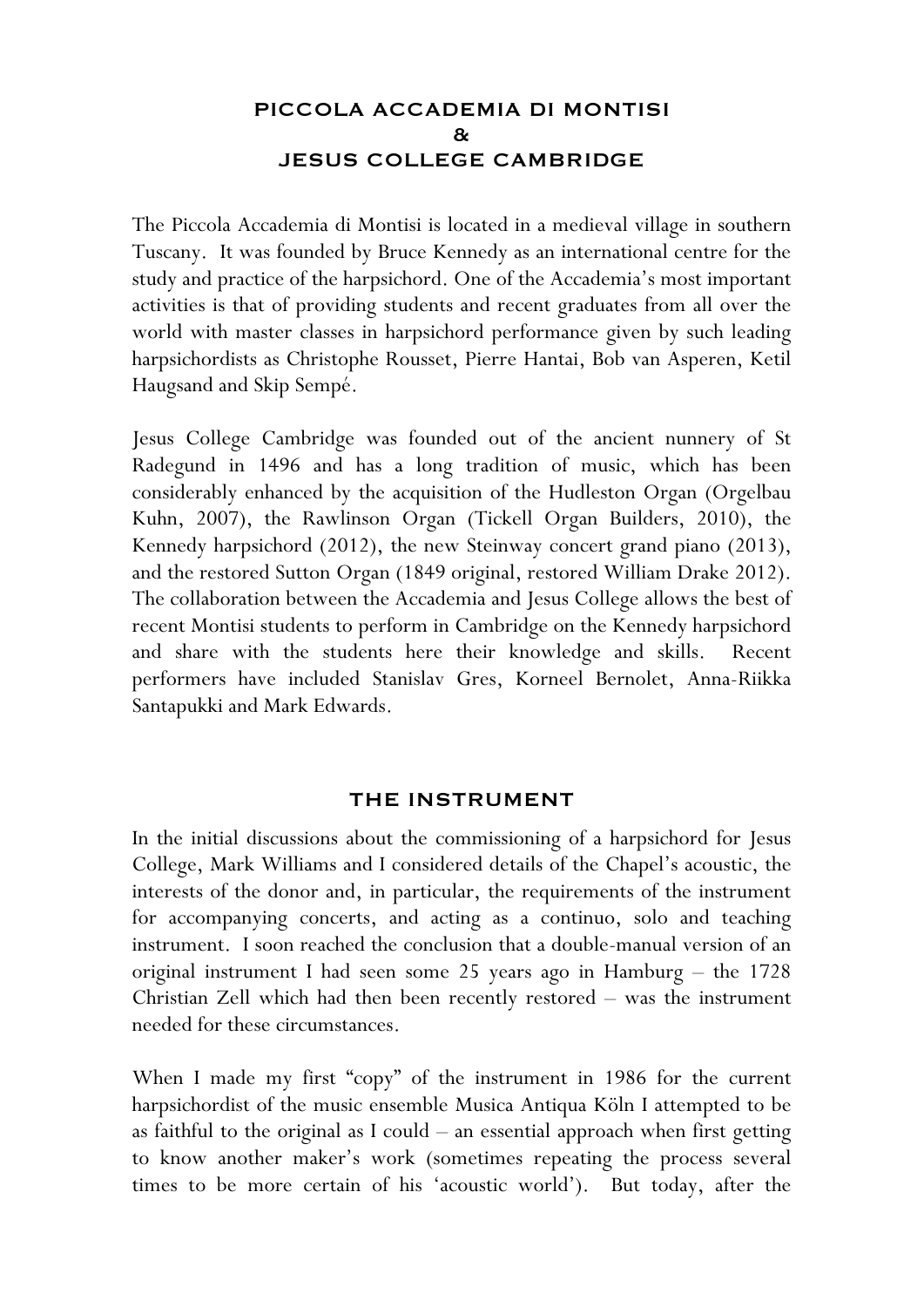experience of thirty years of building more than 160 harpsichords of various historic models, I have started to shape those diverse ideas into my own vision of what any given musical situation demands. It was clear that Jesus College needed the clarity and speech-like quality of a continuo instrument to accompany the choir and other musical ensembles that perform in the Chapel, while still enjoying the power, depth and diversity of a double-manual harpsichord for concertos and solo performance suitable for various composers. The original Zell was an excellent starting point but its keyboard key lengths were excessively long – not designed for fast ornamentation in the bass as is sometimes required in French music – so they were modified.

The original soundboard produces a very refined sound, better heard at a distance than close to the instrument. To create a more focused sound that could project clearly to all listeners, I have made modifications to the soundboard design, while never altering the original scaling and pluck points of this the northern German "sound ideal" that works so well for Bach's polyphony. As to its décor, while I chose elements such as the leg design or the gold motifs on the case that are typical of the first half of the  $18<sup>th</sup>$  century, the colours were specifically chosen to fit the chapel. The soundboard painting features the 1575 version of the College Arms.

BRUCE KENNEDY



*We are very grateful to Dr Daniel Tidhar for preparing the instrument for this evening's concert, and to Professor Stephen Heath, Fellow of the College, who donated the instrument.*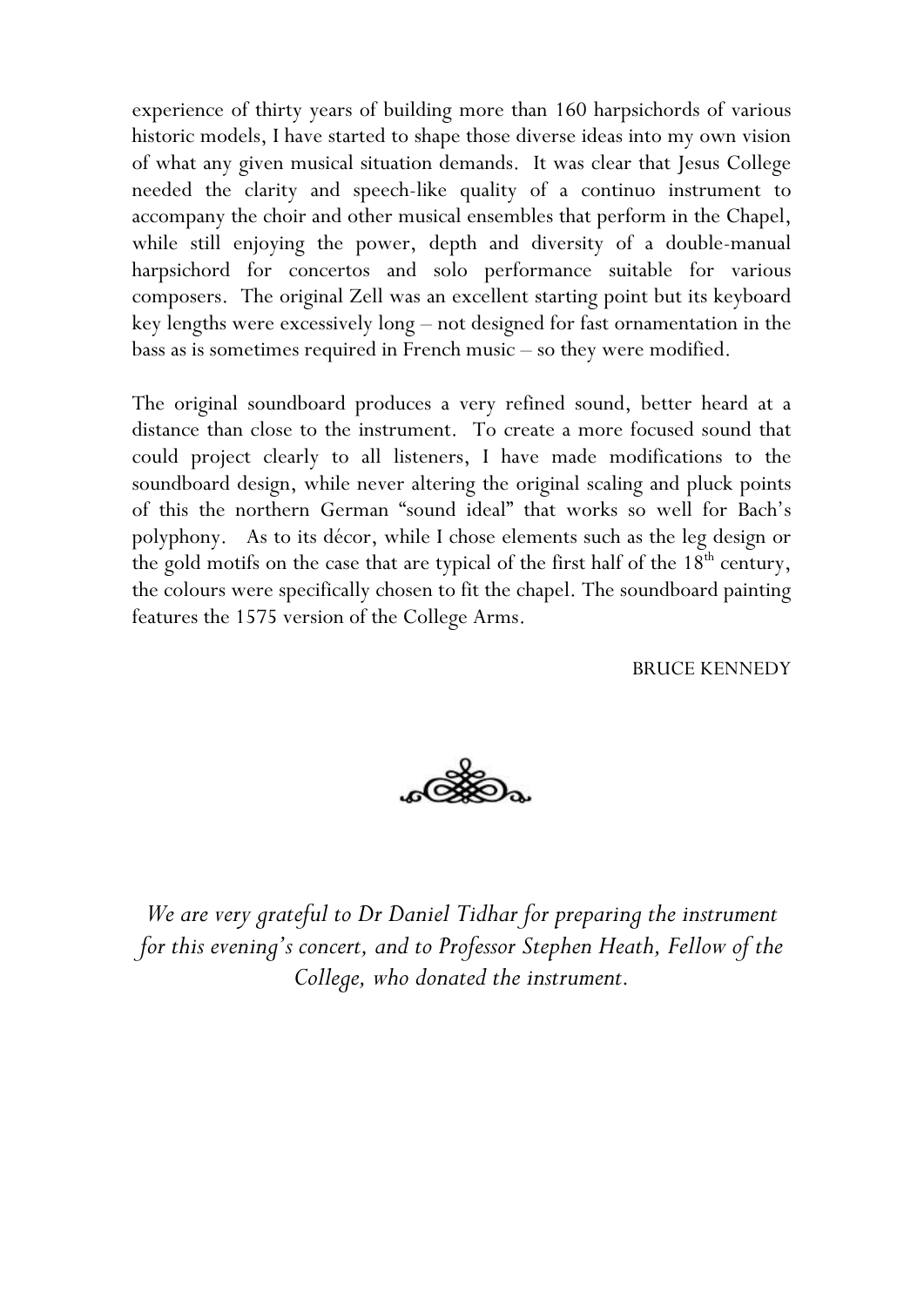# ANCIENT & MODERN

Prelude in C major BWV 939

Prelude in C major BWV 924

Suite in F minor BWV 823 Prelude Sarabande Gigue

Invention in B-flat major BWV 785

*Johann Sebastian Bach (1685 – 1750)*



"Hommage à Georges Braque (Invention II)" (2006)

*Baptiste Romain*



Prelude in D minor BWV 926 Menuet in G minor BWV Ahn. 115 Prelude in C minor BWV 999 Fantasie in C minor BWV 906 *Johann Sebastian Bach*



Passacaglia ungherese (1978)

*György Ligeti (1923 – 2006)*

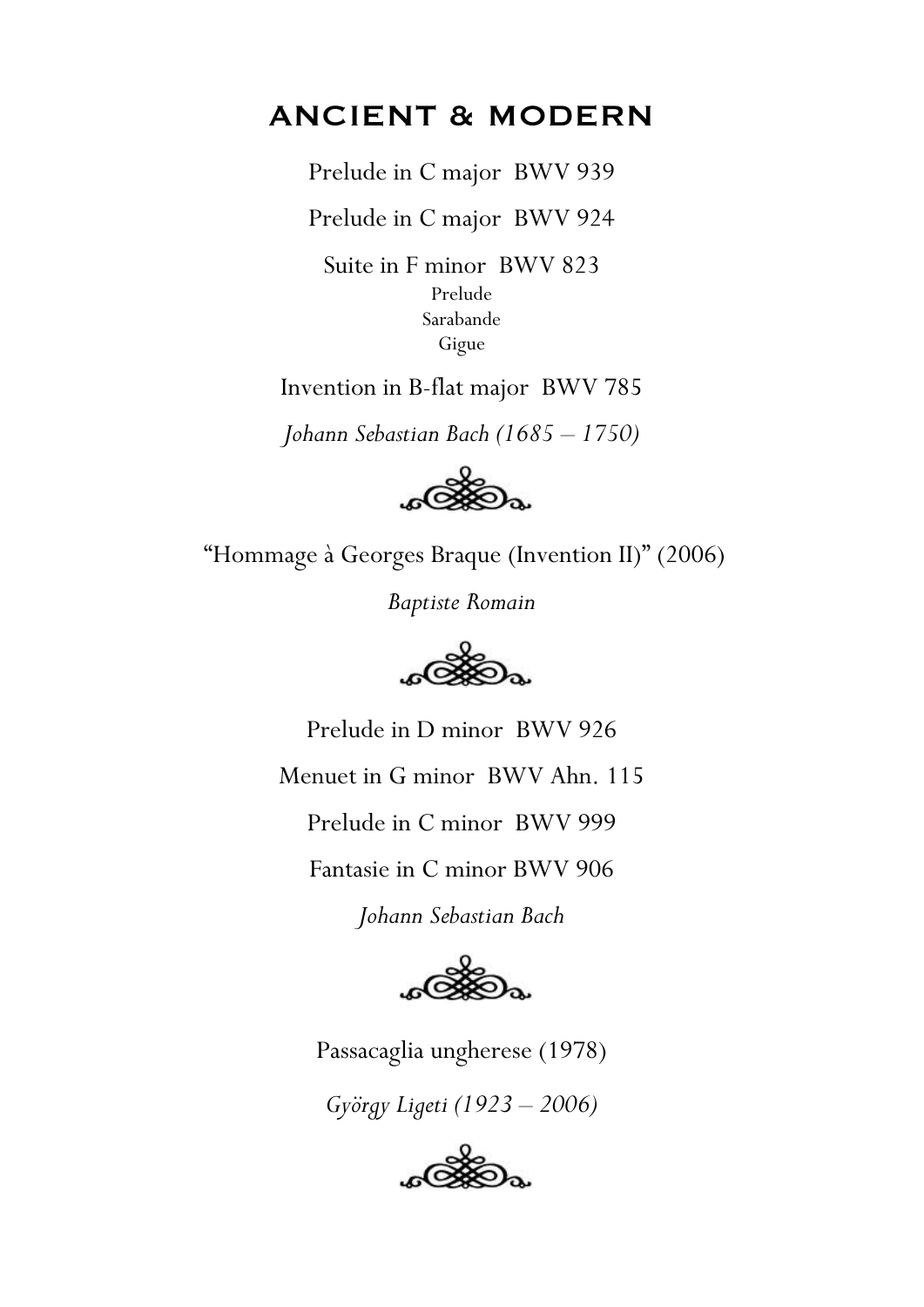Invention in E major BWV 777

Scherzo in A minor BWV 826

Prelude in A minor BWV 931

Prelude in D major BWV 936

Sonata in D minor BWV 964 I. Adagio & IV. Allegro

*Johann Sebastian Bach*



"Ay!" (2006)

*Graham Lynch*

Invention in G major BWV 781

Prelude and Fugue in G major BWV 902a

Suite BWV 997 Prelude Fugue Sarabande Gigue

*Johann Sebastian Bach*

 "Baustelle" (Improvisation on "Tempo di Minuet" in G major BWV 829 by J. S. Bach)

*Tamar Halperin* 

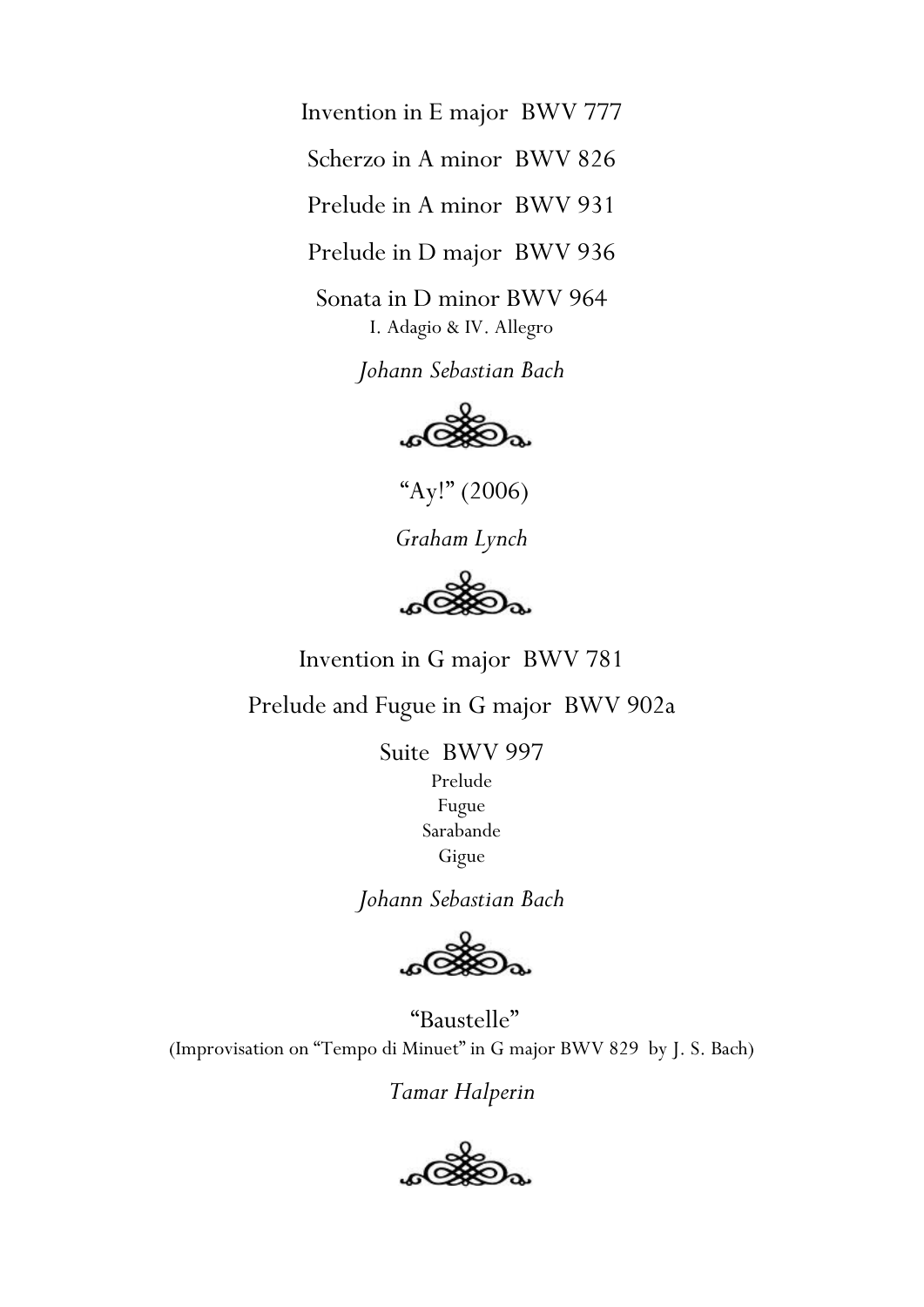## TAMAR HALPERIN

With repertoire that ranges over five centuries, Dr. Tamar Halperin performs worldwide as a soloist and with various chamber groups. She has appeared in venues such as Carnegie Hall and Alice Tully Hall in New York, London's Wigmore Hall, Amsterdam Concertgebouw, Paris Salle Gaveau, Vienna Konzerthaus, Musashino Hall in Tokyo, Sydney Recital Hall, Barcelona's Liceu, and the Konzerthaus, Festspiele, and Berghain Club in Berlin.

Her festival appearances include the Bach Festival, Leipzig; Edinburgh Festival; Schubertiade Vorarlberg; Jazz Baltica; Rheigau Musik Festival; Tivoli; Bergen; Jazzfest Berlin, and Musica Viva Australia, among others.

Tamar Halperin has collaborated with distinguished musicians and ensembles, including Andreas Scholl, Michael Wollny, Avi Avital, Idan Raichel, Theo Bleckmann, Jim McNeely, the New York Philharmonic Orchestra, the English Concert Baroque orchestra, King's College Choir, and the HR jazz big band orchestra. She has conducted from the harpsichord the English Concert, the Podium Festival orchestra, members of the Academy of Ancient Music, and the Cape Town String Exchange ensemble.

Born in Israel, Tamar Halperin received her musical education at the Tel Aviv University, the Schola Cantorum Basiliensis in Switzerland, and at the Juilliard School in New York, where she received a Doctor's degree in 2009, having written her dissertation on J. S. Bach.

While the focus of her activities is Baroque music, Dr. Halperin is also an enthusiastic performer of classical and contemporary music. She has been composing, arranging, and performing popular, jazz, electronic, and new classical music, some of which appears on Act, Neos, Garage labels. Her collaboration with Jazz pianist Michael Wollny led to the award-winning albums "*Wunderkammer*" (2010 Echo prize for "Best Piano Album") and *Wunderkammer XXL* (on ACT label, Winner of 2013 German Critic's Choice for Best Jazz Album, and of Echo prize for "Best Big Band Album" 2014).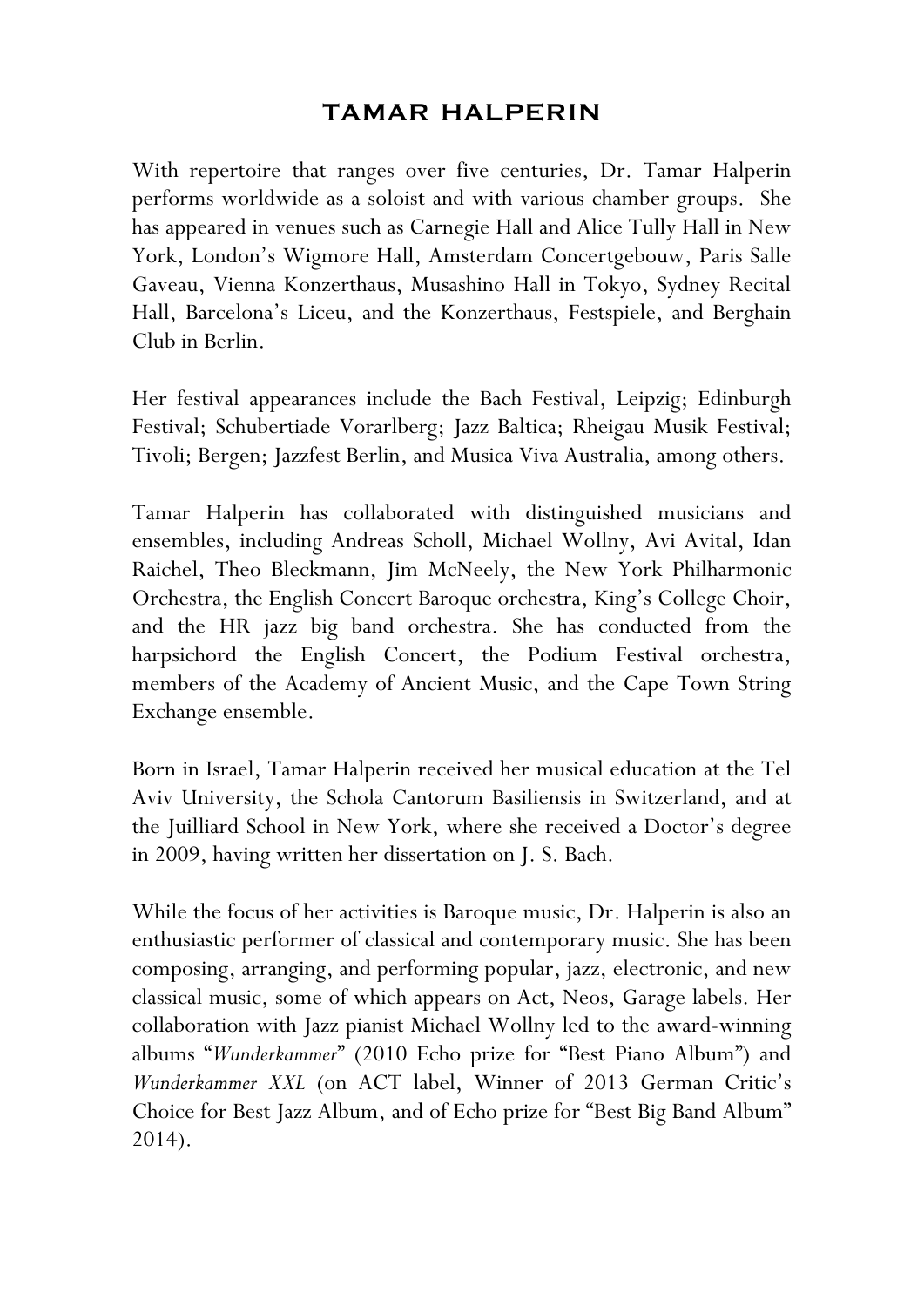Tamar Halperin was an AICF scholarship recipient (1998-2001) and has won numerous awards, including an honorary prize at the Van Vlaanderen Musica Antiqua Brugge competition (2004), the Presser award (2005), REC music award (2006) and the Eisen-Picard performing arts award (2006, 2007).

Together with her husband, singer Andreas Scholl, she recorded "The Wanderer" a Song CD with works by Haydn, Mozart, Schubert, and Brahms, which is available on the Decca label.

Tamar spent most of her childhood training to be a professional tennis player, competing successfully on a national level. She now lives with her husband in a small village in Germany.



www.piccolaaccademia.org www.kennedyharpsichords.com www.jesus.cam.ac.uk jcms.jesus.cam.ac.uk www.jesuscollegechoir.com